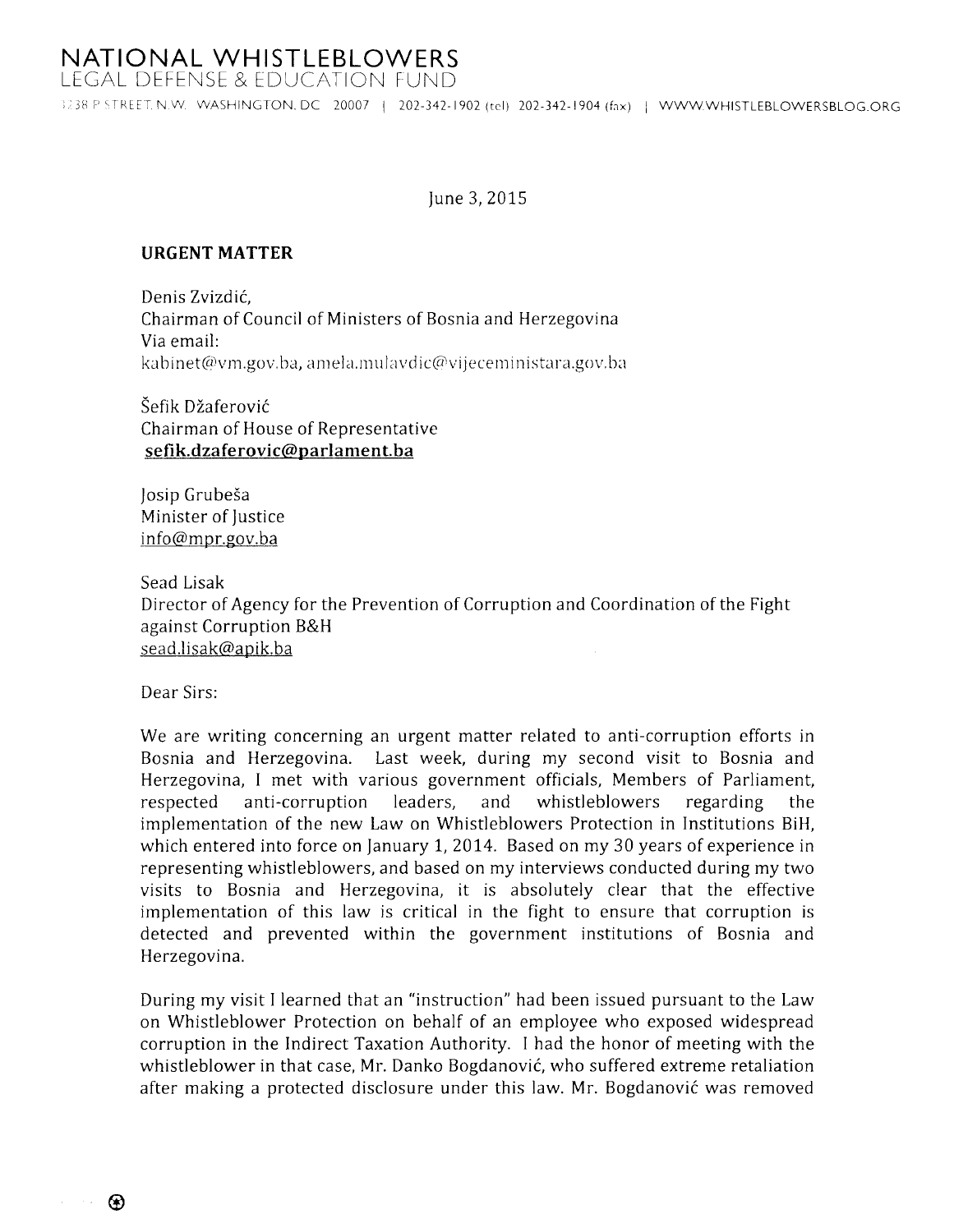from his position as the Chief of Customs Affairs with the field office in Brčko after making his protected disclosures.

Pursuant to the new Law on Whistleblower Protection, the Agency for Prevention of Corruption and Coordination of the Fight against Corruption BiH, and the Administrative Inspectorate of the Ministry of Justice B&H concluded that Mr. Bogdanovic acted in "good faith" when he exposed the corrupt activities, and also made a finding that he suffered from ilegal retaliation. An "instruction" was issued on behalf of the whistJeblower, ordering immediate relief and his reinstatement into his job.

Under the law Mr. Bogdanovic should have been immediately reinstated into his job. I was shocked to learn that the Indirect Taxation Authority has not reinstated him to his position, and apparently the government has not enforced the Law on Whistleblower Protection.

The Instruction issued on behalf of Mr. Bogdanovic must be immediately implemented. The future of whistleblower protection, and the willingness of employees to report corruption, is at stake in this case. If the law is not immediately enforced, a terrible message will be sent to all citizens in Bosnia and Herzegovina: If you report fraud and corruption, you will be fired and your lives will be ruined. Worse still, the message will be sent that laws protecting whistleblowers are meaningless, and will not be enforced.

On the other hand, if the "instruction" issued on behalf of Mr. Bogdanovic is enforced, a radically different message will be sent to the citizens of Bosnia and Herzegovina. It is a message of hope, a message that the government is serious about implementing its anti-corruption and whistleblower protection laws.

This case marks a turning point in the fight against corruption in Bosnia and Herzegovina.

On behalf of the National Whistleblower Center, we fully support all of the actions being requested by the Center for Responsible Democracy (LUNA), B&H. LUNA played a major role in advocating the passage of the Law on Whistleblower Protection, and fully understands the importance of immediately enforcing the provisions of that law.